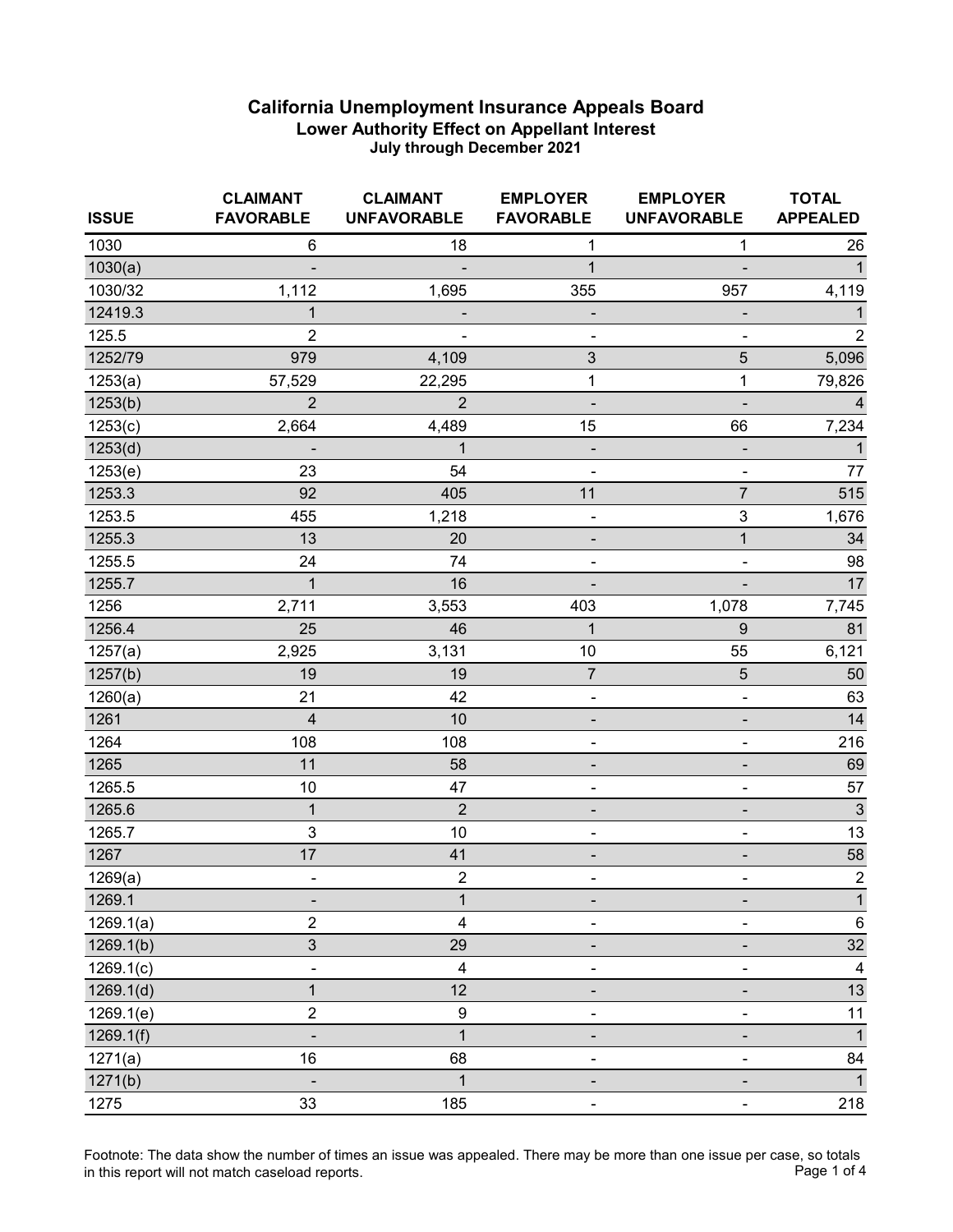| <b>ISSUE</b>       | <b>CLAIMANT</b><br><b>FAVORABLE</b> | <b>CLAIMANT</b><br><b>UNFAVORABLE</b> | <b>EMPLOYER</b><br><b>FAVORABLE</b> | <b>EMPLOYER</b><br><b>UNFAVORABLE</b> | <b>TOTAL</b><br><b>APPEALED</b> |
|--------------------|-------------------------------------|---------------------------------------|-------------------------------------|---------------------------------------|---------------------------------|
| 1275(a)            | 16                                  | 80                                    |                                     | -                                     | 96                              |
| 1275(b)            | 14                                  | 61                                    |                                     |                                       | 75                              |
| 1276               | 1                                   | 11                                    |                                     |                                       | 12                              |
| 1277               | 540                                 | 6,902                                 |                                     |                                       | 7,442                           |
| 1279.5             | 3                                   | 18                                    |                                     |                                       | 21                              |
| 1280               | 11                                  | 73                                    | ٠                                   | -                                     | 84                              |
| 1281               | $\mathbf{1}$                        |                                       |                                     |                                       | 1                               |
| 1281(b)            | 1                                   | 5                                     |                                     |                                       | $6\phantom{1}6$                 |
| 1281(d)            |                                     | 10                                    |                                     |                                       | 10                              |
| 1282               | -                                   | 1                                     |                                     | -                                     |                                 |
| 13004              | ۰                                   | $\mathbf 1$                           |                                     | -                                     | 1                               |
| 13009              |                                     | $\overline{2}$                        |                                     |                                       | 2                               |
| 13009(j)           | 1                                   |                                       |                                     |                                       | 1                               |
| 1326               | 1                                   |                                       |                                     |                                       | 1                               |
| 1326.5             | 24                                  | 21                                    |                                     |                                       | 45                              |
| 13262B10           |                                     | 4                                     |                                     |                                       | $\overline{4}$                  |
| 13262B11           |                                     | 4                                     |                                     |                                       | 4                               |
| 1329.1             | 4                                   | 7                                     |                                     |                                       | 11                              |
| 1330               |                                     | $\mathbf{1}$                          |                                     |                                       | 1                               |
| 1332               | $\overline{2}$                      | 4                                     |                                     |                                       | 6                               |
| 1375               | 9,384                               | 4,987                                 |                                     |                                       | 14,371                          |
| 1375.1             | 1,566                               | 1,981                                 |                                     |                                       | 3,547                           |
| 1375-1             | 1                                   | 1                                     |                                     |                                       | 2                               |
| 1382               |                                     | 1                                     |                                     |                                       |                                 |
| 201/202            |                                     | 4                                     |                                     |                                       |                                 |
| 2102(a)(2)         | 1,220                               | 3,208                                 |                                     | $\overline{\phantom{0}}$              | 4,428                           |
| 2102(a)(3)(A)(i)   | 1,465                               | 2,302                                 |                                     |                                       | 3,767                           |
| 2102(a)(3)(A)(ii)  | 3,938                               | 6,977                                 |                                     |                                       | 10,915                          |
| 2102(a)(3)(A)(iii) | $\overline{2}$                      |                                       |                                     |                                       | 2                               |
| 2102(c)(1)(A)(ii)  | 5                                   | 3                                     | $\overline{\phantom{0}}$            |                                       | $\bf 8$                         |
| 2102(c)(2)         |                                     | $\overline{1}$                        |                                     |                                       | $\mathbf{1}$                    |
| 2102(d)(4)         | 205                                 | 181                                   |                                     |                                       | 386                             |
| 2104(b)(1)(C)      | $\mathbf 5$                         | 19                                    |                                     |                                       | 24                              |
| 2104(b)(4)         | 8                                   | 24                                    | $\overline{\phantom{a}}$            |                                       | 32                              |
| 2107(a)(2)(A)      | $\overline{\mathbf{4}}$             | $\overline{7}$                        |                                     |                                       | 11                              |
| 2107(a)(2)(B)      | 165                                 | 312                                   |                                     |                                       | 477                             |
| 2107(a)(5)         |                                     | 1                                     |                                     |                                       | $\mathbf{1}$                    |
| 2107(b)(2)         | 1                                   | $\overline{\mathbf{c}}$               |                                     |                                       | $\mathsf 3$                     |

Footnote: The data show the number of times an issue was appealed. There may be more than one issue per case, so totals<br>Page 2 of 4 in this report will not match caseload reports.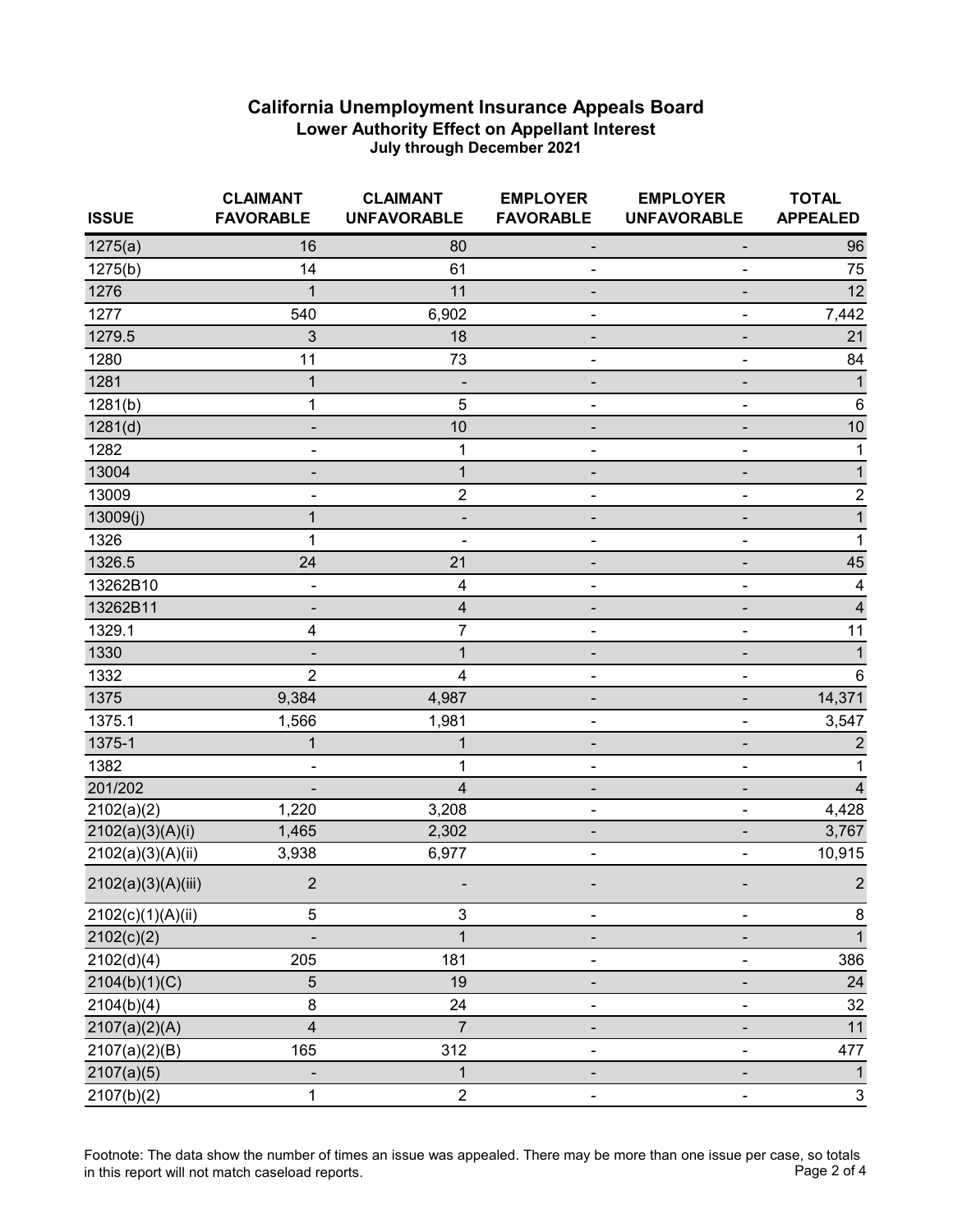| <b>ISSUE</b> | <b>CLAIMANT</b><br><b>FAVORABLE</b> | <b>CLAIMANT</b><br><b>UNFAVORABLE</b> | <b>EMPLOYER</b><br><b>FAVORABLE</b> | <b>EMPLOYER</b><br><b>UNFAVORABLE</b> | <b>TOTAL</b><br><b>APPEALED</b> |
|--------------|-------------------------------------|---------------------------------------|-------------------------------------|---------------------------------------|---------------------------------|
| 2107(g)      | $\overline{2}$                      | 1                                     | ٠                                   | -                                     | $\ensuremath{\mathsf{3}}$       |
| 2707.5       |                                     | $\overline{2}$                        |                                     |                                       | $\boldsymbol{2}$                |
| 2735         | 1                                   |                                       |                                     |                                       | $\overline{1}$                  |
| 4[d][i]      | 54                                  | 565                                   |                                     | ۰                                     | 619                             |
| 4[d][ii]     | 27                                  | 31                                    |                                     | -                                     | 58                              |
| 4001         | 38                                  | 106                                   | $\overline{\phantom{0}}$            | $\frac{1}{2}$                         | 144                             |
| 4004         | $\mathbf{1}$                        | $\mathbf{1}$                          |                                     |                                       | $\overline{2}$                  |
| 4304-1       | $\boldsymbol{2}$                    | $\overline{7}$                        |                                     | 1                                     | $10$                            |
| 4552(b)      | $\overline{4}$                      | 126                                   |                                     | $\overline{a}$                        | 130                             |
| 4552(e)      | 167                                 | 3,008                                 | $\qquad \qquad \blacksquare$        | $\blacksquare$                        | 3,175                           |
| 4557         | 20                                  | 72                                    | ٠                                   | -                                     | 92                              |
| 5053(b)      | -                                   | 1                                     | ÷                                   | ÷                                     | 1                               |
| $\,6$        |                                     | $\mathbf{1}$                          |                                     |                                       | 1                               |
| 601          | 18                                  | 85                                    | 1                                   | 1                                     | 105                             |
| 602          | 21                                  | 30                                    |                                     | -                                     | 51                              |
| 603          | 18                                  | 24                                    | $\blacksquare$                      | $\overline{\phantom{0}}$              | 42                              |
| 606.5        | 1                                   | $\mathbf 1$                           |                                     |                                       | $\overline{\mathbf{c}}$         |
| 609          | 1                                   | ۰                                     |                                     |                                       | 1                               |
| 610          | $\mathbf{1}$                        | 3                                     |                                     |                                       | 4                               |
| 621          | 23                                  | 58                                    | 3                                   | $\overline{\mathbf{4}}$               | 88                              |
| 621(a)       |                                     | $\overline{2}$                        |                                     | $\overline{\phantom{0}}$              | $\overline{2}$                  |
| 621(b)       | 13                                  | 74                                    | 1                                   | 5                                     | 93                              |
| 621(c)(1)(A) |                                     | $\mathbf{1}$                          |                                     |                                       | $\mathbf{1}$                    |
| 623          |                                     | 4                                     |                                     |                                       | 4                               |
| 625.14(a)    |                                     | 3                                     |                                     | -                                     | 3                               |
| 625.4(d)     | 1                                   | $\,6$                                 | -                                   | $\qquad \qquad \blacksquare$          | 7                               |
| 625.5(b)(1)  |                                     | $\mathbf{1}$                          |                                     |                                       | 1                               |
| 625.5(c)     | 1,168                               | 3,014                                 | $\overline{a}$                      | -                                     | 4,182                           |
| 625.6        | 30                                  | 130                                   |                                     | $\overline{\phantom{0}}$              | 160                             |
| 625.6(a)     | $\mathbf 5$                         | 11                                    |                                     |                                       | $16\,$                          |
| 625.6(e)     | 10                                  | 31                                    |                                     |                                       | 41                              |
| 625.6(e)(2)  | 5                                   | 5                                     |                                     |                                       | $10$                            |
| 625.6(e)(3)  | 63                                  | 213                                   | ٠                                   | -                                     | 276                             |
| 625.8(a)     | 1                                   |                                       |                                     |                                       | 1                               |
| 629          |                                     | $\mathbf{1}$                          |                                     |                                       | $\mathbf{1}$                    |
| 629-656      | 1                                   | 4                                     |                                     |                                       | $\sqrt{5}$                      |
| 631          |                                     | 15                                    |                                     |                                       | 15                              |
| 632          | 1                                   | $\mathsf 3$                           | $\qquad \qquad \blacksquare$        |                                       | $\overline{4}$                  |
| 634.5        | $\mathbf{1}$                        | $\overline{5}$                        |                                     |                                       | $\,6\,$                         |

Footnote: The data show the number of times an issue was appealed. There may be more than one issue per case, so totals<br>Page 3 of 4 in this report will not match caseload reports.